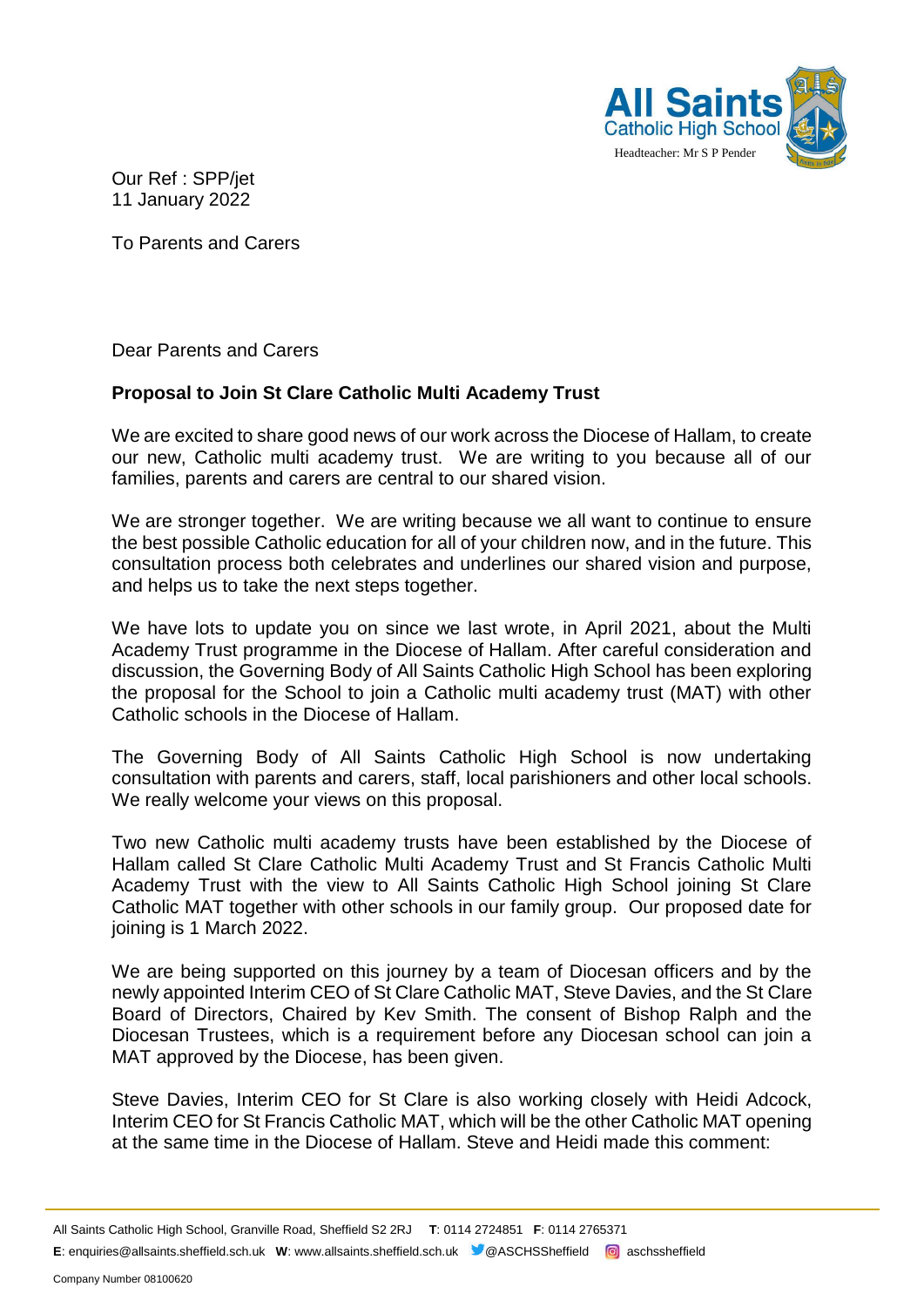*"We are really looking forward to working with our schools on the next stage of this exciting journey. The challenges of the last two years have brought home just how much we rely on strong relationships between our schools and we are excited to build on those informal partnerships that already exist so that every school benefits from and contributes to the work of our wider Catholic family. Blessed with so much, working together we can also unlock new resources to make a difference to our teachers, staff and governance. In this way we will enhance the distinctive Catholic education provided by each school so that every child and young person can reach their full potential."*

A summary of all the benefits of this proposal and some helpful frequently asked questions are set out in an FAQ document which is available on the Diocese of Hallam website hallam-diocese.com. We will also make a hard copy available on request from the school office. We set out below some of the main points about this proposal.

### What is a Catholic Multi Academy Trust?

A Catholic Multi Academy Trust is a company set up by the Bishop to preserve, develop and protect Catholic education in the Diocese through providing support and resources within a single legal entity with shared common purpose.

### Why is this being considered?

We believe being an Academy as part of St Clare Catholic MAT will give us greater opportunities for working more closely with other local Catholic schools and the wider community of schools and will secure Catholic education for the long term.

## What are the advantages?

The Government is clear that strong Multi Academy Trusts are an effective mechanism for ensuring the continued growth and sustainability of academies. We feel that the additional resources, expertise and economies of a MAT model would enable the Governors to better secure the long-term future of our School.

In addition, it will strengthen our Catholic identity, enabling the pooling of some resources. Vital new resources which will improve teaching and management practice within the schools.

#### What are the disadvantages?

We know that Multi Academy Trusts are not a cure for every problem and challenge faced by a School and we are aware of some difference in opinion both locally and nationally on how effective MATs can be in supporting schools in challenging circumstances. The Diocese has looked at the evidence and lessons learned from other successful Catholic MATs in putting forward this proposal for two strong Catholic MATs. However, we would encourage you to consider all the evidence and check the accuracy of assertions that are being made.

All Saints Catholic High School, Granville Road, Sheffield S2 2RJ **T**: 0114 2724851 **F**: 0114 2765371 **E**: enquiries@allsaints.sheffield.sch.uk **W**: www.allsaints.sheffield.sch.uk **@**ASCHSSheffield **@** aschssheffield